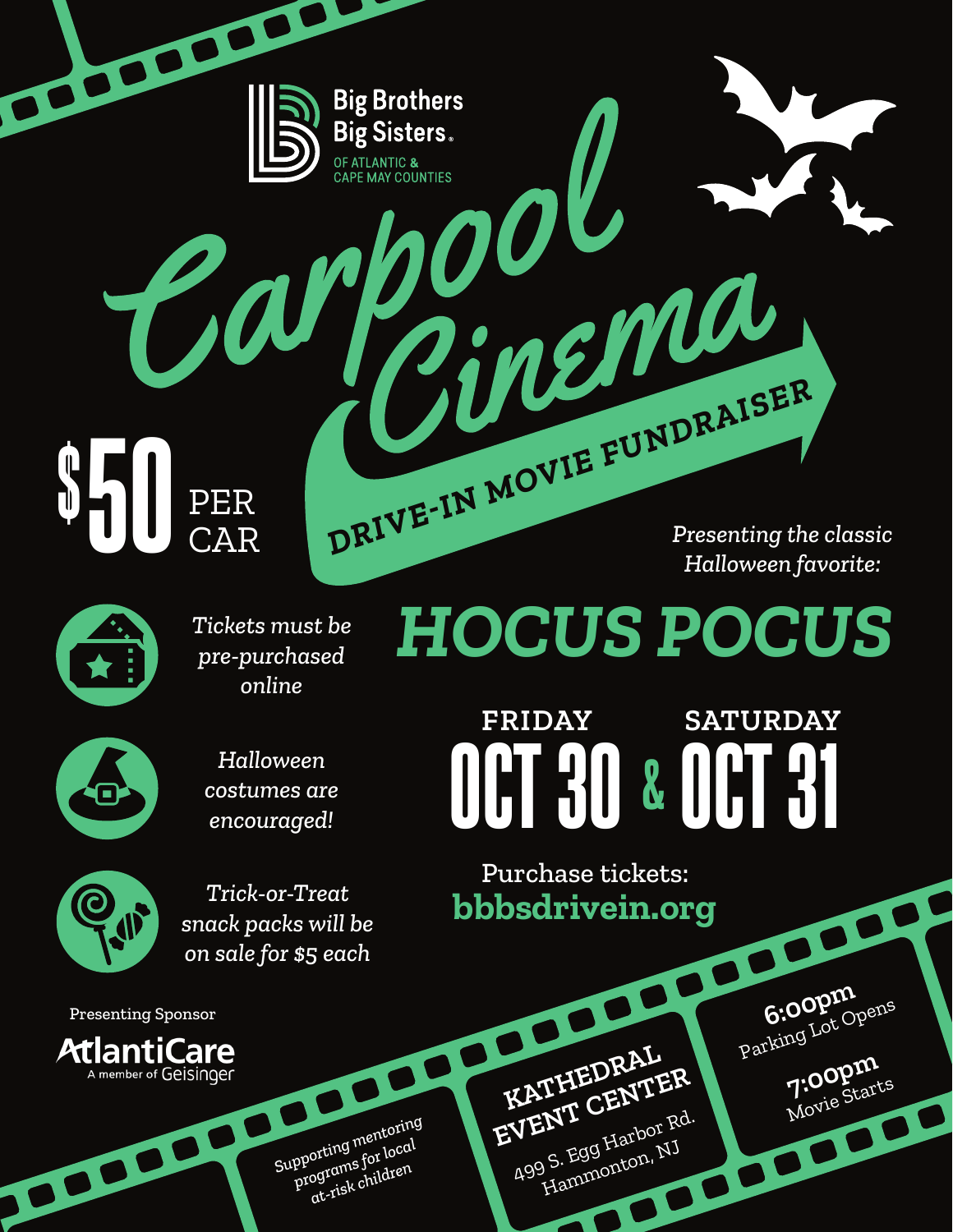

## **SPONSORSHIP OPPORTUNITIES**



**ADS DURING MOVIE PREVIEWS** *(Unlimited availability) Ads will be running on a continuous loop from the time the parking lot opens until the movie starts. The ads will be shown on both nights of the movie.*







### **TRICK-OR-TREAT BAGS SPONSORS** *(Unlimited availability)*

*Trick-or-Treat Snack Packs will be on sale during both nights of the event, while supplies last. They're sure to be a hit as they'll feature something salty, something sweet and a bottle of water.*



>> Sponsors' names printed on 500 Trick-or-Treat bags >> 1/4 Screen Ad >> Can provide BBBS with giveaways to include in Trick-or-Treat bags (qty. 500)



#### **TICKET SPONSOR** *(Only 1 available)*

- >> Sponsor's logo included on e-ticket and event website
- >> Sponsor's name printed on 500 Trick-or-Treat bags

*PLUS 2* 

**\$1,500**

>> 1/2 Screen Ad

*event tickets!*

**T SPONSOR** (Only 1 available)<br>
>> Sponsor's logo included on e-ticket and event webs<br>
>> Sponsor's name printed on 500 Trick-or-Treat bags<br>
>> 1/2 Screen Ad<br>
>> Can provide BBBS with giveaways to include in Trick >> Can provide BBBS with giveaways to include in Trick-or-Treat bags (qty. 500)



# **PRESENTING SPONSOR** (Only 1 available)<br> **PRESENTING SPONSOR** (Only 1 available)<br>  $\rightarrow$  Sponsor's logo on all digital and printed promotion<br>  $\rightarrow$  Sponsor's logo printed on 500 Trick-or-Treat bags<br>  $\rightarrow$  Sponsor's logo includ

>> "Theater" named after sponsor, recognized with a banner at event

**\$10,000** *PLUS 5 event tickets!*

- >> Sponsor's logo printed on 500 Trick-or-Treat bags >> Sponsor's logo included on e-ticket and event website
- >> Thank you post on BBBS social media accounts
- >> Full Screen Ad and can also supply a commercial to play before the movie starts

>> Sponsor's logo on all digital and printed promotional and event day materials

>> Can provide BBBS with giveaways to include in Trick-or-Treat bags (qty. 500)